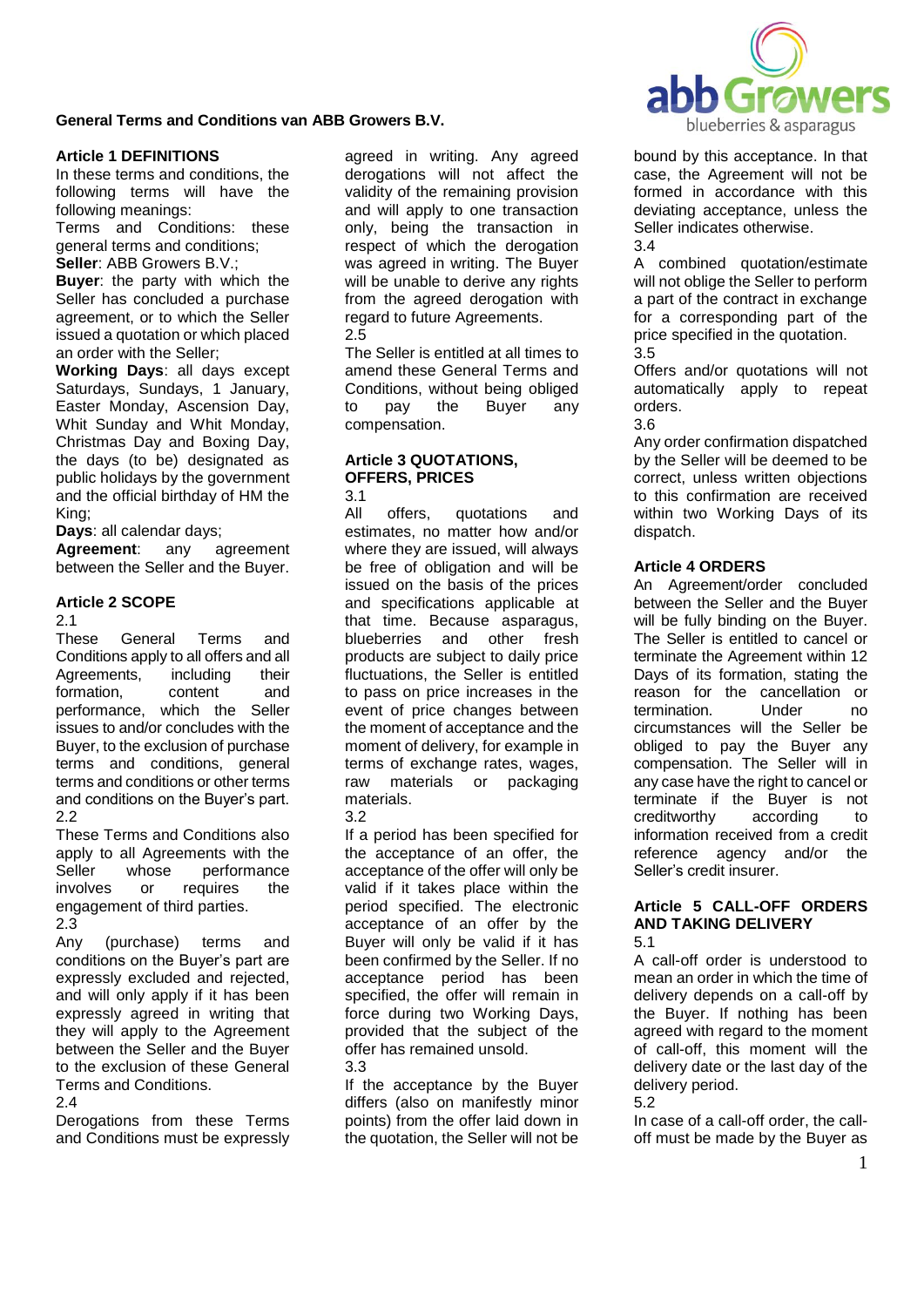

soon as possible, but in any case within five Working Days of the formation of the Agreement. The Seller will endeavour to carry out the delivery as soon as possible. If the order or the order confirmation specifies the moment by which the goods must be ready for call-off or from which the goods can be called off, a call-off received earlier will be deemed to have been made at that particular moment. However, in such cases delivery may take place prior to the aforesaid moment, this being at the Seller's discretion.

#### 5.3

If the call-off is not made in time, the Buyer will be entitled to a oneoff additional call-off period of two Working Days, starting on the first Working Day following that on which the Buyer received a written demand for a call-off from the Seller. There will be no entitlement to an additional call-off period if a final deadline was agreed for the call-off.

### 5.4

If the Buyer fails to make the calloff in time, the delivery period will be extended or the delivery date will be deferred by 15 Working Days. If the order relates to goods that must be ready for dispatch at the agreed moment of call-off, the Seller will endeavour to have the goods ready for dispatch at the moment of call-off.

### 5.5

If the Buyer fails to make the calloff also within the additional period, the Seller may deliver the goods to the Buyer or store the goods in its own warehouse or elsewhere at the Buyer's expense and risk, which includes the risk of a reduction in quality. By means of such storage, the goods will be deemed to have been delivered and therefore to be at the Buyer's expense and risk.

### 5.6

If the Buyer refuses to take delivery of the goods, the Seller may proceed to store the goods in the manner and with the consequences provided for in Paragraph 5.

#### **Article 6 PLACE AND MANNER OF DELIVERY** 6.1

The goods will be delivered at the Seller's address, unless the Seller and the Buyer have expressly agreed otherwise. The Buyer is obliged to take possession of the goods it has purchased at the agreed place and at the agreed times.

6.2

If the Buyer fails to take possession of the goods on the day on which the goods are presented to it for delivery, the Seller will be entitled to store, sell or destroy the goods at the Buyer's expense and risk, whereby the costs of transport. storage, sale or destruction will be payable by the Buyer.

6.3

If the goods are stored on the Seller's premises or those of a third party by or on behalf of the Seller for the benefit of the Buyer, delivery will take place at the moment when the goods have been stored.

## 6.4

A delay in delivery will not give the Buyer the right to terminate the Agreement and/or demand compensation, by whatever name and for whatever reason. The Buyer indemnifies the Seller against all claims from third parties for compensation of any loss sustained by these third parties in such a situation.

## 6.5

The Seller will endeavour to deliver the goods on the agreed date. If an order confirmation involves several delivery dates, attempts will be made to spread deliveries evenly over the various delivery dates, unless agreed otherwise.

6.6

If the goods cannot be delivered on the date stated in the order on account of a force majeure situation, the Seller will not be liable for this. If delivery is possible but only on different conditions, delivery can only take place if the Seller and the Buyer have reached agreement in writing about the altered conditions.

6.7

If the parties have expressly agreed that the Seller will see to the transport of the goods, this will be done entirely at the Buyer's risk, including any imputable and/or negligent acts on the part of the carrier. Insofar as the Seller sees to the transport, dispatch, packaging, etc., the manner in which this is done will be determined at the Seller's discretion, except if the Buyer has issued the Seller with express instructions to this end which have been accepted by the Seller.

# **Article 7 CREDIT LIMIT**

7.1

The Seller has insured its claims with Euler/Hermes Netherlands. If the outstanding claims have reached or exceeded the maximum credit set by the credit insurer and/or the Seller, the Seller – at its discretion – may demand immediate payment of the outstanding claim from the Buyer and/or suspend any further delivery to the Buyer, without being obliged to pay any compensation.

7.2

At the Buyer's request, the Seller will disclose the maximum credit amount. However, the Seller is entitled at all times to set the maximum amount which the Buyer may owe to the Seller at any moment at an amount different from the maximum credit insured. Therefore, the Buyer will be unable to derive any rights from that amount.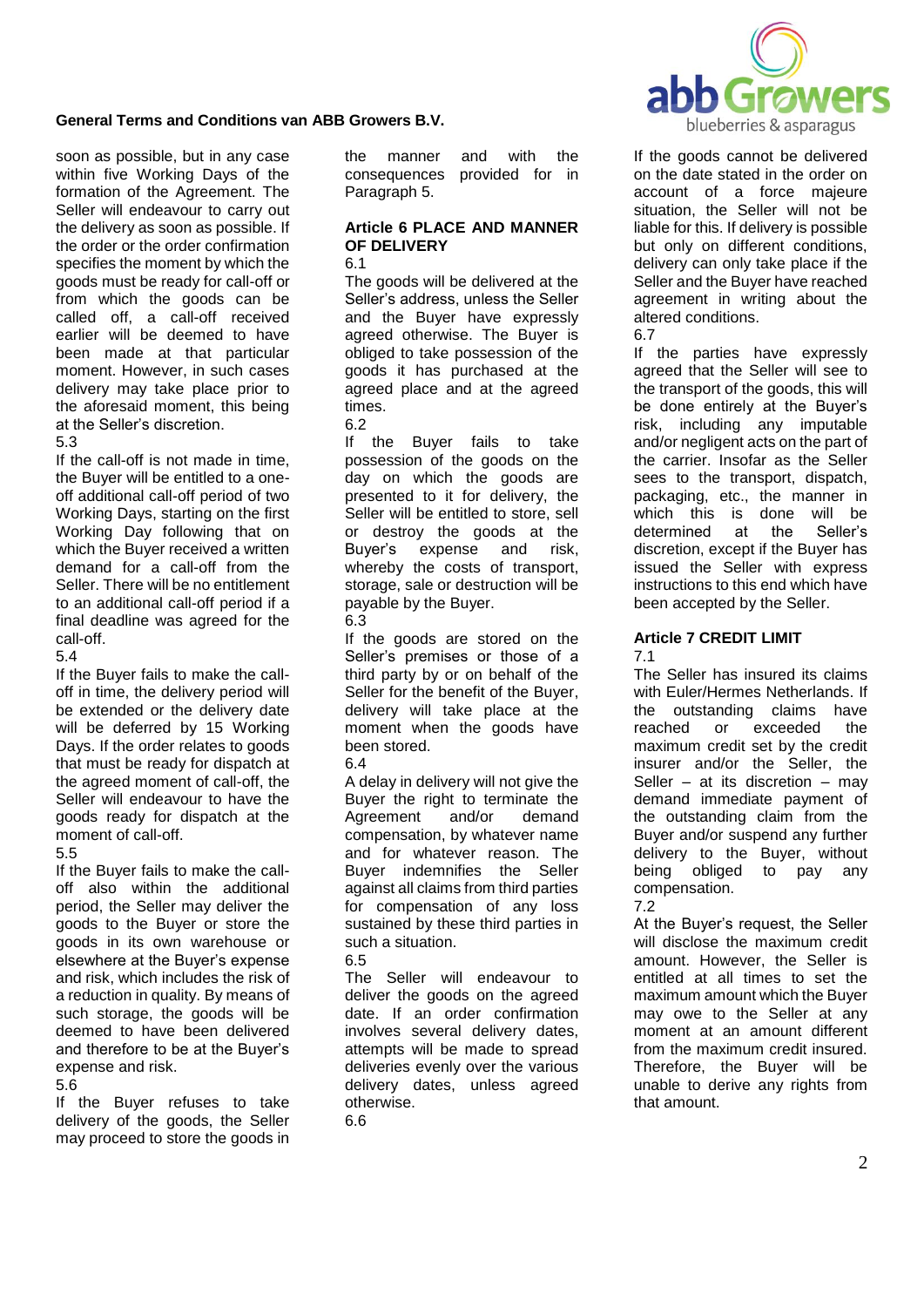

## **Article 8 COMPLAINTS**

8.1

Complaints are understood to mean all grievances of the Buyer concerning the quality of a delivery.

8.2

When the goods are delivered, the Buyer is aware that the product features may vary. The wideranging natural differences in colour, structure and other aspects are deviations that can be normally expected within a natural product (this being at the Buyer's discretion) and will not constitute a ground for liability or a complaint. 8.3

The Buyer is obliged to inspect or arrange an inspection of the goods supplied at the moment of supply or delivery, but in any case within 24 hours. On this occasion, the Buyer must examine whether the quality and quantity of the goods supplied correspond to what was agreed.

8.4

The Buyer must check the delivery note and the quantity delivered. If the quantity delivered does not correspond to the quantity stated on the delivery note, the Buyer must write this on the delivery note immediately in the presence of the carrier, failing which the Seller will have delivered the goods correctly.

# 8.5

Complaints must be reported to the Seller in writing, online, by fax or e-mail within 24 hours of delivery. The report must describe the complaint or complaints in the greatest possible detail, so as to enable the Seller to provide an adequate response. If the goods have a use-by date and the defect entails that the goods will go off before that use-by date, complaints can be reported until the expiry of the use-by date. Complaints from the Buyer concerning invisible defects must be reported to the Seller in writing within 24 hours after the Buyer

detected, or could reasonably have detected, these defects. If the Buyer fails to submit a written report in time as referred to in this article, the Buyer will be unable to invoke failures. 8.6

Complaints can only be enforced with regard to goods that are still in the condition in which they were supplied.

## 8.7

Minor deviations in quality, quantity, weight, colour or colours, dimensions, finish, etc. that are considered permissible in commerce or cannot be technically avoided will be tolerated by the Buyer and cannot constitute a ground for complaint. 8.8

Upon request, the Buyer must enable the Seller to inspect the goods supplied in order to determine whether the complaint is justified. If a complaint is well founded, the Seller will be given the opportunity to replace or supplement the goods supplied, unless this has become demonstrably pointless for the Buyer. The latter must be communicated in writing by the Buyer. In all cases, the Seller will be liable only within the limits of the provisions of Article 12 ('Liability').

# **Article 9 PAYMENT**

9.1

The date on each invoice will be the same as that on which the goods concerned were delivered. The net payment term is 14 days. 9.2

If the Buyer fails to pay in time, the Seller will have the right, without prejudice to its other rights under the Terms and Conditions and/or the law:

a) to demand immediate payment upon presentation of the goods to the Buyer (cash on delivery) and/or security for payment in respect of all current Agreements;

b) to suspend deliveries (as well as the creation or processing of the goods to be delivered), without prejudice to its right to claim security for payment either simultaneously or subsequently. Once the Buyer has fulfilled its obligations after all, the Seller may apply as the delivery period the period required for the creation, processing or delivery of the goods, taking account of the opportunities then available at its business;

c) terminate the Agreement concerned, either in its entirety or for the part not yet performed, by means of a written statement from the Seller;

d) terminate one, several or all current Agreements in respect of which the Buyer is not in default, either in their entirety or for the part not yet performed, by means of a written statement from the Seller.

The Seller may only proceed to exercise the rights referred to under a, b and c after the Seller has granted the Buyer a period of three days in which to fulfil its payment obligations after all and the Buyer still fails to do so, while the right referred to under d will only be exercised if the Buyer has failed to comply within eight days with the Seller's demand to furnish security for the payment of the amounts which the Buyer will owe under the aforesaid Agreement or Agreements. Except where the Seller has exercised its right of termination, the Seller may change its choice from the rights referred to in this article at all times.

9.3

If information from a credit reference agency and/or the Seller's credit insurer reveals that the Buyer is in default towards third parties and/or may be considered to be non-creditworthy and/or insolvent, the Seller will have the rights described in Paragraph 2, without notice of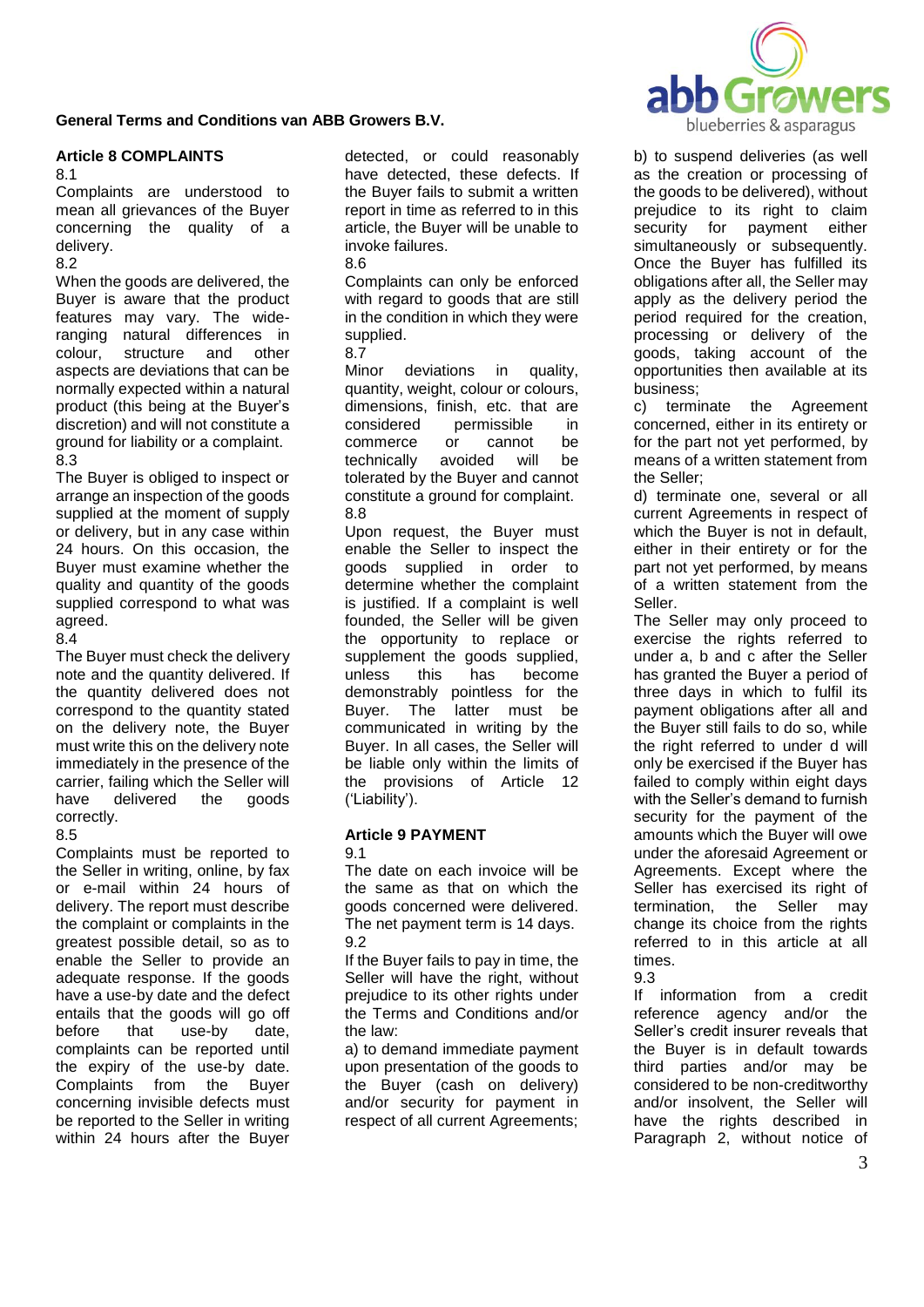

default being required in respect of all current Agreements insofar as they have not been performed. 9.4

If the Buyer fails to pay the amount it owes, or fails to do so in time, it will be in default without notice of default being required.

#### 9.5

If the Buyer fails to fulfil its (payment) obligations, or to do so in time or in full, all reasonable costs to obtain settlement out of court will be payable by the Buyer, without prejudice to the Seller's other rights, such as the right to demand compensation and performance. In the event of a monetary claim, furthermore, all the costs associated with the collection of the amount or amounts owed – both the judicial and the extrajudicial costs – will be payable by the Buyer, without prejudice to the Seller's other rights. The extrajudicial costs will be calculated for the principal in accordance with the Extrajudicial Collection Costs (Fees) Decree 2012 (*Besluit vergoeding voor buitengerechtelijke incassokosten 2012*), or at least the most recent version of this decree. However, if the Seller incurred higher costs which were reasonably necessary in order to obtain payment from the Buyer of the outstanding amount, the Buyer will have to reimburse the costs actually incurred. Any judicial costs and enforcement costs incurred will be recovered from the Buyer as well. The Buyer will also have to pay statutory commercial interest on all the amounts owed.

## **Article 10 RETENTION OF TITLE**

 $10.1$ 

The Seller will retain the title to all the goods supplied or to be supplied under one or more Agreements, until payment by the Buyer has cancelled out:

a) the claims relating to the consideration for those goods;

b) the claims regarding other activities (to be) performed by the Seller for the benefit of the Buyer in implementation of one or more Agreements;

c) the claims resulting from failure to comply with one or more Agreements

10.2

Goods will be deemed not to have been paid for if the Buyer has not demonstrated the payment for these goods.

# 10.3

The Buyer will be obliged to show the goods to the Seller when the latter so requests and, in the event of failure to pay and in the situations referred to in Article 9.2(c) and (d), to return them to the Seller upon demand. As regards the goods taken back pursuant to this article, the Buyer will be credited for the market value of those goods for the delivery on the day they are taken back.

# 10.4

The Buyer is not authorised to dispose of or encumber the goods subject to retention of title. However, the Buyer will be permitted to sell and transfer the aforesaid goods to third parties in the context of its normal business operations. This permission will cease to apply by operation of law at the moment when the Buyer fails in any way in respect of the claims to which the retention of title applies, is granted a provisional moratorium or is declared bankrupt. Under no circumstances may the Buyer use the goods subject to retention of title as security for claims of third parties.

## **Article 11 FORCE MAJEURE** 11.1

In this context, 'force majeure' is understood to mean any circumstance which the Seller and the Buyer respectively could not reasonably take into account and because of which the other party

cannot reasonably be expected to perform the Agreement as normal. 11.2

The Buyer will notify the Seller without delay if it is confronted with a force majeure situation.

11.3

In the event of force majeure, the Buyer will be unable to claim any compensation.

11.4

In the event of force majeure, the parties must come to an arrangement concerning the performance of the relevant Agreement or Agreements. 11.5

If a force majeure situation causes the agreed date or period, including a subsequent delivery period (if any), to be exceeded by at least 20 Working Days, the Seller will have the right, in derogation from the provisions of Paragraph 4, to terminate the relevant Agreement by means of a written statement.

#### **Article 12 LIABILITY** 12.1

Except in the event of wilful misconduct or gross negligence, the Seller will only be liable for losses directly resulting from the goods sold and supplied by the Seller up to the net invoice value of the invoice relating to the supply of these goods.

# 12.2

Except in the event of wilful misconduct or gross negligence, the Seller will only be liable for losses indirectly resulting from the goods supplied by the Seller, including but not limited to lost profits and/or business interruption losses, up to the amount paid out by the Seller's insurer in respect of those losses.

# **Article 13 TAXES**

Sales prices or other quoted prices do not include the amounts that are or will be owed with regard to the relevant transaction in VAT or other corresponding levies; all